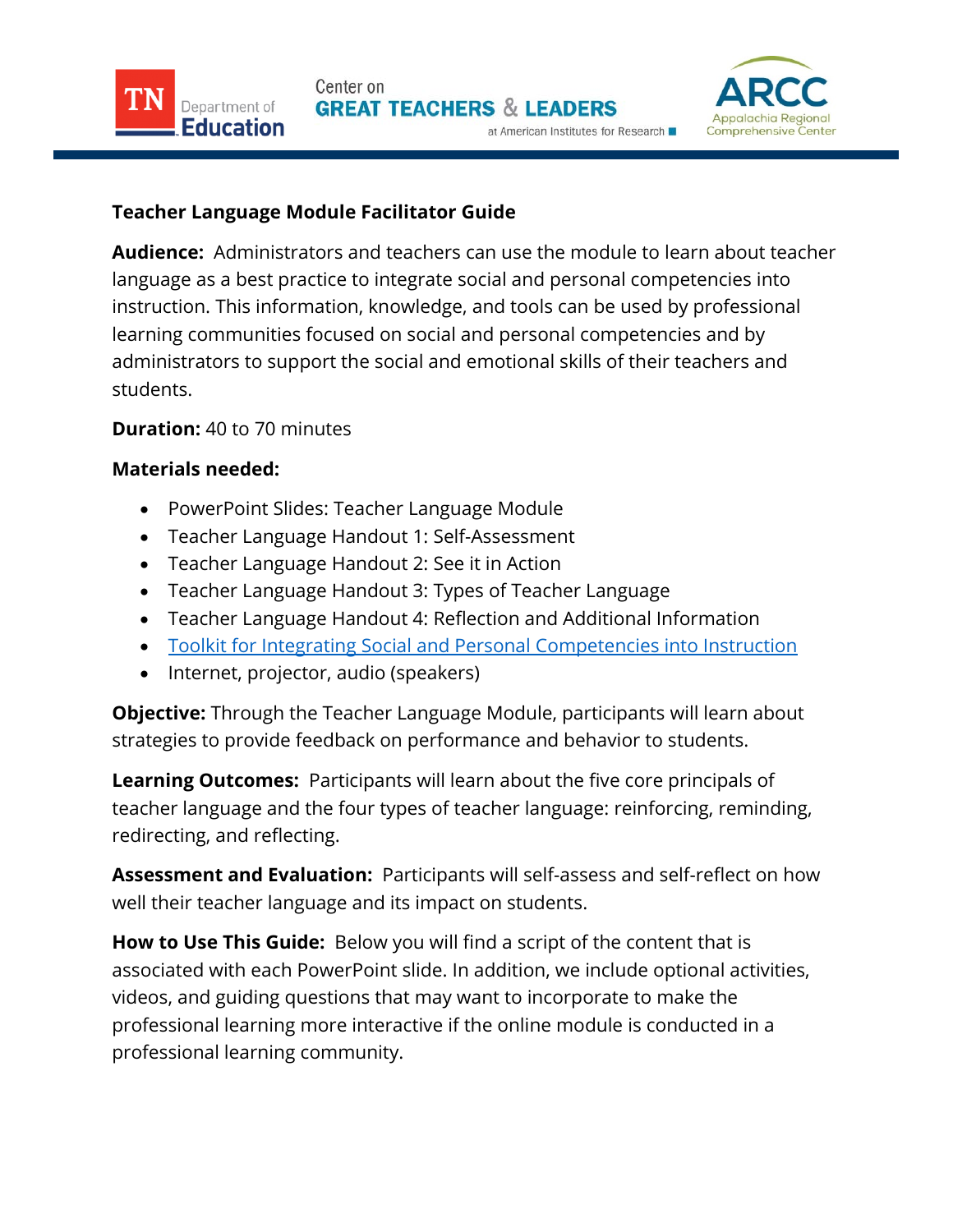**Audio Option**: There are two options to disseminate the PowerPoint. You can use the PowerPoint found on YouTube that provides audio, in which a narrator takes you through the presentation. Conversely, you can use the PLC version, in which the script for the narration can be found below. The PLC version also allows for a narration to play if preferred.

| <b>Materials</b> | <b>Content</b>                                                                                                 | <b>Time</b>    |
|------------------|----------------------------------------------------------------------------------------------------------------|----------------|
| Slide 1          | Introduction:                                                                                                  | 1 minute       |
|                  | Have you ever found yourself saying the exact same                                                             |                |
|                  | things to your students over and over? Things like,                                                            |                |
|                  | "Good job" or "Great work." Sure, these are important                                                          |                |
|                  | for students to hear, but these phrases may not always                                                         |                |
|                  | be the most helpful to students. How do we know?                                                               |                |
|                  | Students have told us.                                                                                         |                |
| Slide 2          | <b>Importance of Teacher Language</b>                                                                          | <b>1minute</b> |
|                  | In a survey administered to almost 90,000 Tennessee                                                            |                |
|                  | middle and high school students in 2013-14, only 50                                                            |                |
|                  | percent of students reported that teachers praise them                                                         |                |
|                  | for working hard in school. Just over half indicated that                                                      |                |
|                  | their teachers provide them individual attention.                                                              |                |
|                  |                                                                                                                |                |
|                  | As teachers, the type of language we use with students,                                                        |                |
|                  | particularly the feedback we provide about their                                                               |                |
|                  | performance and behavior, has a dramatic effect on                                                             |                |
|                  | them and the ways in which they succeed and behave                                                             |                |
|                  | in our classrooms. So, what can you do about it? How                                                           |                |
|                  | can you help your students succeed? What are the                                                               |                |
|                  | some of the best strategies to consider? This module                                                           |                |
|                  | will provide you some strategies to consider, specifically                                                     |                |
| Slide 3          | the type of language you use with your students.                                                               | 1 minute       |
|                  | <b>Ten Teaching Practices: Teacher Language</b>                                                                |                |
|                  | Teacher language is the second learning module in the<br>Social and Personal Competency series. If you haven't |                |
|                  |                                                                                                                |                |
|                  | already, you can review the Introduction to Social and<br>Personal Competency module to learn more about the   |                |
|                  | goal and purpose of this series. Each of the 10 modules                                                        |                |
|                  | in this series has been developed around one of the 10                                                         |                |
|                  | teaching practices that promote social and personal                                                            |                |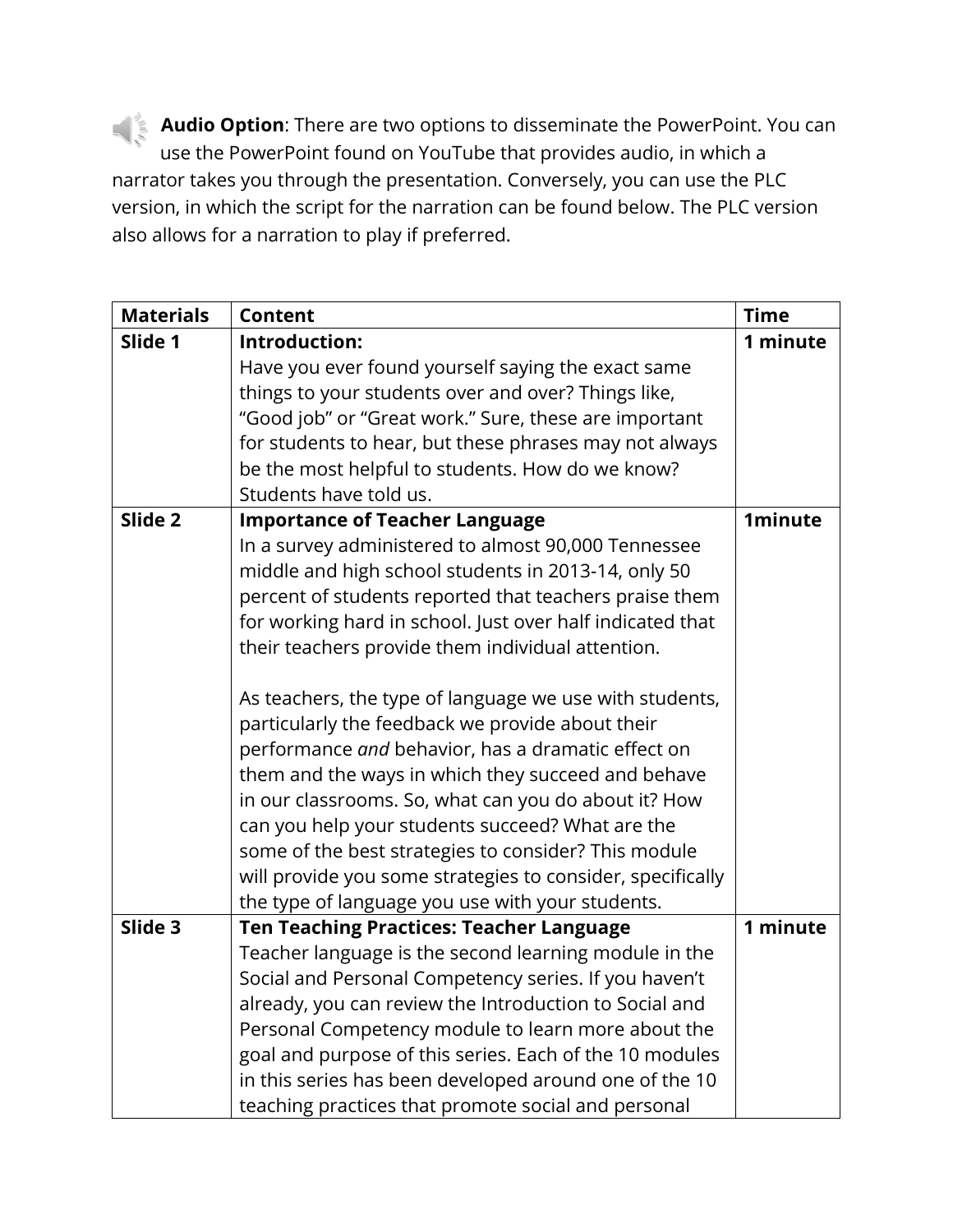|         | learning as described in the Tennessee Toolkit called       |                |
|---------|-------------------------------------------------------------|----------------|
|         | Incorporating Social and Personal Competencies Into         |                |
|         | Classroom Instruction and Educator Effectiveness: A Toolkit |                |
|         | for Tennessee Teachers and Administrators.                  |                |
| Slide 4 | <b>Introduction to Teacher Language</b>                     | $\overline{2}$ |
|         | Simply put, teacher language refers to how you talk to      | minutes        |
|         | students. It sets the stage for how students will respond   |                |
|         | to you. Effective teacher language encourages student       |                |
|         | effort and work, and reinforces positive student            |                |
|         | behaviors. It also can help students redirect and reflect   |                |
|         | on their behavior. Effective teacher language avoids        |                |
|         | language that is humiliating or sarcastic. It avoids        |                |
|         | discipline by fear or intimidation and does not show        |                |
|         | indifference to students.                                   |                |
|         | The goal of this module is to help you develop the skills   |                |
|         | to use language in your classroom to support students       |                |
|         | as they develop social, personal, and academic              |                |
|         | skills. Using effective teacher language helps motivate     |                |
|         | students to want to learn, as well as allows them to feel   |                |
|         | safe when they contribute in your classroom. Effective      |                |
|         | teacher language can encourage students to take risks       |                |
|         | and learn from their mistakes.                              |                |
|         | If you haven't already, be sure to download the             |                |
|         | handouts for this module. You'll be directed when to        |                |
|         | refer to them.                                              |                |
| Slide 5 | <b>Objectives for This Module</b>                           | $\overline{2}$ |
|         | You use teacher language every day in the classroom,        | minutes        |
|         | but on any given day, it can have different results. This   |                |
|         | module is not about teaching you a new language, stock      |                |
|         | phrases, or key terms. Instead, it's intended to help you   |                |
|         | reflect on the language you use in your classroom and       |                |
|         | consider how language motivates and encourages              |                |
|         | students to succeed. You also may consider how you          |                |
|         | can use teacher language to guide behavior so students      |                |
|         | can be successful in your classroom. You'll also learn at   |                |
|         | least one strategy you can incorporate into your            |                |
|         | classroom that supports teacher language. At the            |                |
|         | completion of this module, you should know how you          |                |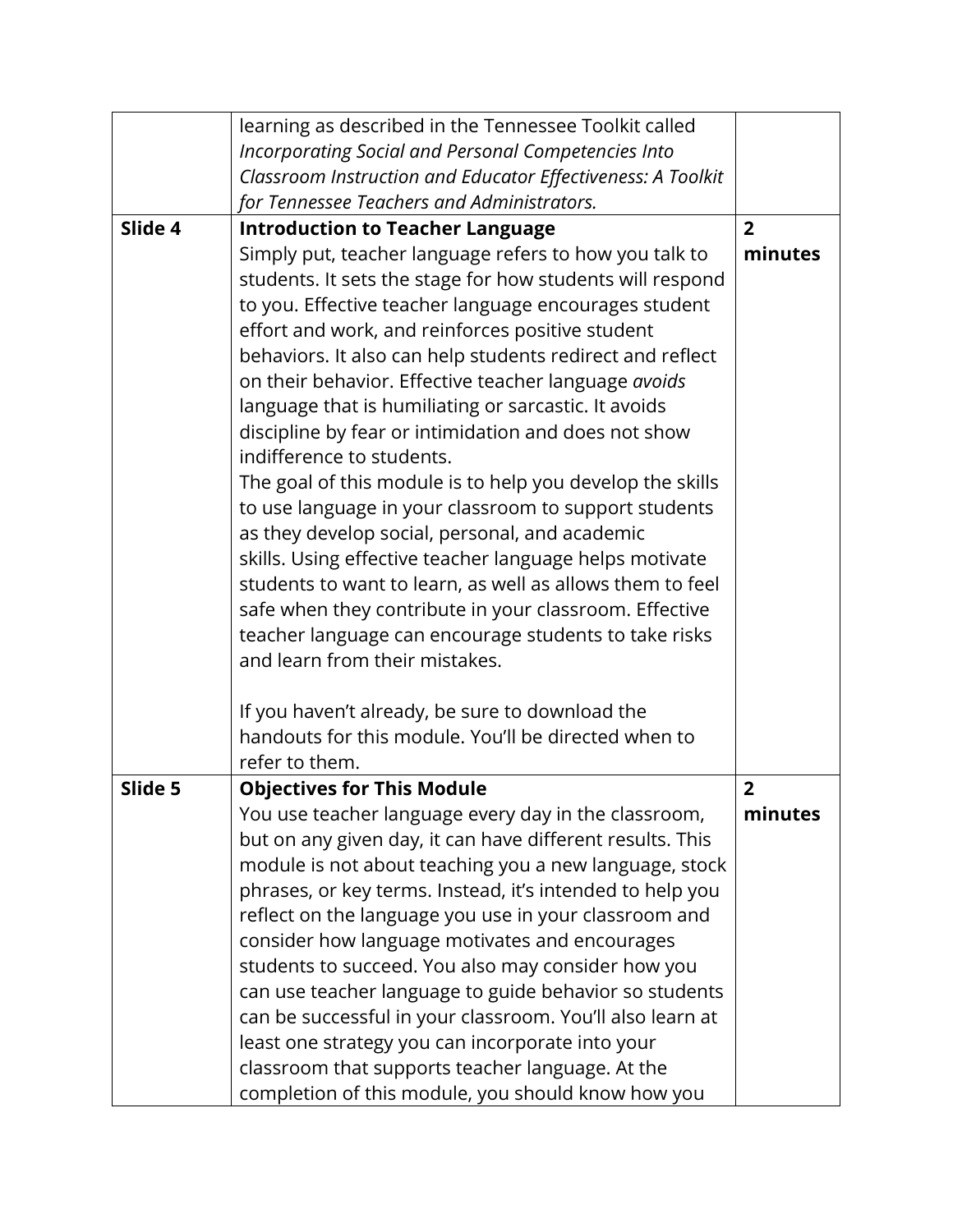|                                      | can model effective teacher language, and you'll                            |                |
|--------------------------------------|-----------------------------------------------------------------------------|----------------|
|                                      | determine at least one action step that focuses on the                      |                |
|                                      | language you use in your classroom.                                         |                |
|                                      |                                                                             | 5              |
| <b>Optional</b><br><b>Discussion</b> | Think about type of language that you use in your                           | minutes        |
|                                      | classroom. What are some common phrases that you<br>say with your students? |                |
| Slide 6                              | <b>Benefits for Students</b>                                                | $\overline{2}$ |
|                                      | When you use teacher language in your classroom, not                        | minutes        |
|                                      | only will you develop more positive relationships with                      |                |
|                                      | your students and create a more positive and respectful                     |                |
|                                      | learning environment, but also your students will                           |                |
|                                      | develop skills that will help them be successful in school                  |                |
|                                      | and life.                                                                   |                |
|                                      | Other benefits of effective teacher language include                        |                |
|                                      | motivating students to improve their work habits or to                      |                |
|                                      | use positive language with you and their peers. For                         |                |
|                                      | example, students will be better able to regulate their                     |                |
|                                      | behaviors using the feedback received by teachers. In                       |                |
|                                      | addition, you'll help students think about and reflect                      |                |
|                                      | upon their behavior based on the language that you<br>use with them.        |                |
|                                      |                                                                             |                |
| <b>Optional</b>                      | Thinking back at the previous discussion about the                          | 5              |
| <b>Discussion</b>                    | teacher language you use, think about the effect your                       | minutes        |
|                                      | language has on your students? What evidence do you                         |                |
|                                      | have that allows you to know your language helps                            |                |
|                                      | develop social, personal, and academic skills? What                         |                |
|                                      | other pieces of evidence do you need to help you                            |                |
|                                      | determine the effect?                                                       |                |
| Slide 7                              | <b>Alignment to TEAM Evaluation</b>                                         | $\overline{2}$ |
|                                      | Teacher language is reflected within components of the                      | minutes        |
|                                      | Tennessee Educator Acceleration Model, what many                            |                |
|                                      | educators in the state refer to as TEAM. For example,                       |                |
|                                      | effective teacher language can be seen within the                           |                |
|                                      | motivating students component, given teacher language                       |                |
|                                      | has the capacity to reinforce and reward student                            |                |
|                                      | behavior. Similarly, it can be found within the activity                    |                |
|                                      | and materials, academic feedback, expectations, and                         |                |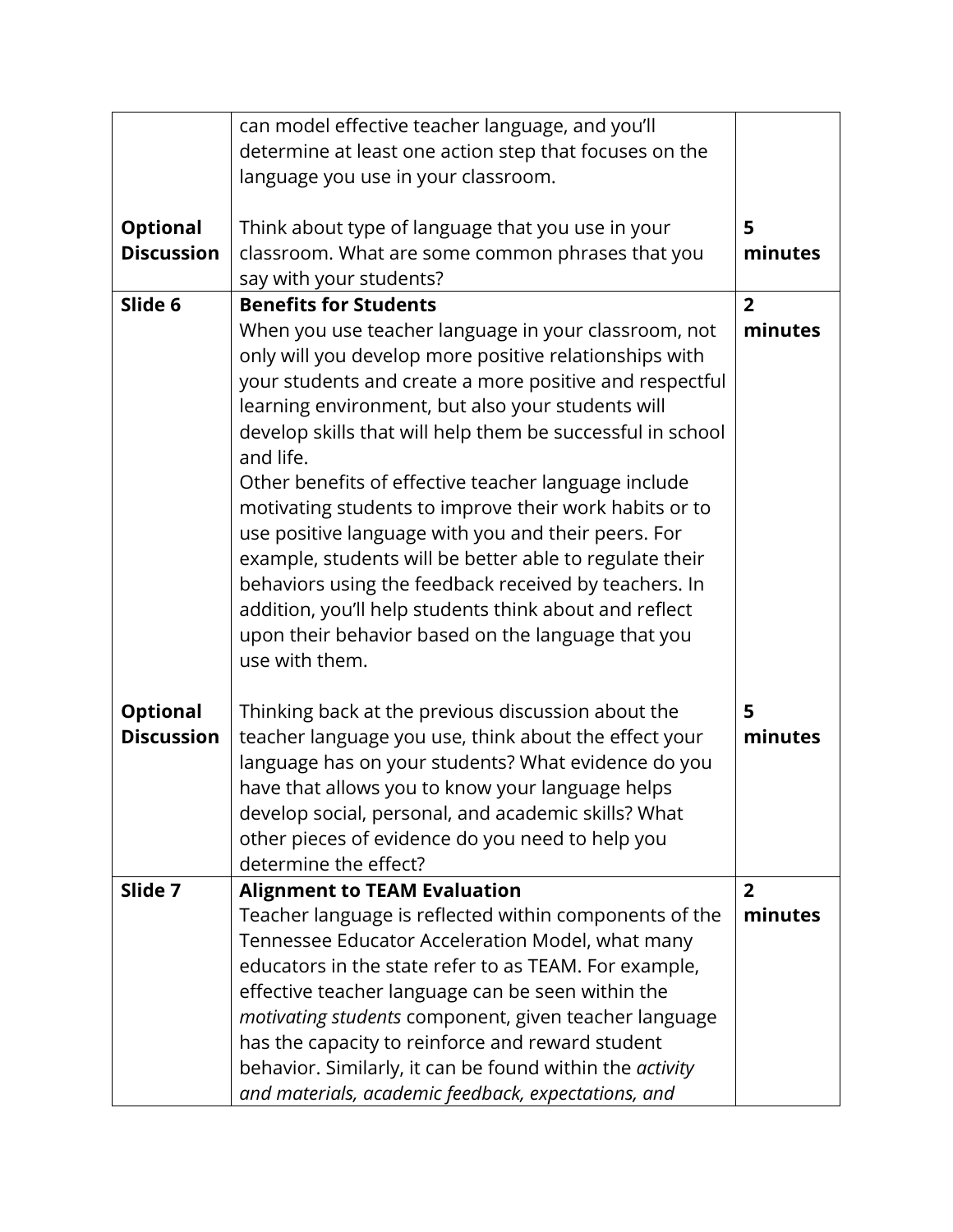|                  | respectful culture components of the TEAM General                           |                |
|------------------|-----------------------------------------------------------------------------|----------------|
|                  | Educator Rubric. This module will help you learn how to                     |                |
|                  | use teacher language in a way that is consistent with                       |                |
|                  | the "Significantly Above Expectations" category within                      |                |
|                  | the TEAM Rubric.                                                            |                |
| Slide 8          | <b>Self-Assessment and Self-Reflection</b>                                  | $\overline{2}$ |
|                  | Before you get started, take a few minutes to reflect on                    | minutes        |
| <b>Refer to</b>  | how you use teacher language in your own classroom                          |                |
| <b>Handout 1</b> | and the ways students react to it. How does your                            |                |
|                  | language impact their academic work? Their behavior?                        |                |
|                  | If it's helpful, reflect on your use of language in a recent                |                |
|                  | class, one that you can easily remember. Otherwise, try                     |                |
|                  | to think more holistically about your use of teacher                        |                |
|                  | language during a typical day.                                              |                |
|                  |                                                                             |                |
|                  | You can refer to Handout 1, Teacher Language Self-                          |                |
|                  | Assessment, to reflect on how you implement teacher                         |                |
|                  | language in your classroom.                                                 |                |
|                  |                                                                             |                |
| <b>Activity</b>  | Have participants complete Handout 1: Teacher                               | 5              |
|                  | Language Self-Assessment                                                    | minutes        |
| Slide 9          | <b>See It in Action</b>                                                     | $\overline{2}$ |
|                  | Now that you've reflected on your own use of teacher                        | minutes        |
| <b>Refer to</b>  | language, take a deeper look at teacher language in                         |                |
| <b>Handout 2</b> | action. Select one of the short videos based on whether                     |                |
|                  |                                                                             |                |
|                  |                                                                             |                |
|                  | you are interested in viewing an elementary or                              |                |
|                  | secondary classroom. As you watch the video, pay close                      |                |
|                  | attention to the language this teacher uses. Refer to                       |                |
|                  | Handout 2, See It in Action Reflections: Teacher Language,                  |                |
|                  | for some questions to reflect on as you watch the<br>videos.                |                |
|                  |                                                                             |                |
| <b>Videos</b>    |                                                                             | 6              |
|                  | <b>Teacher Language in the Elementary School:</b>                           | minutes        |
|                  | https://youtu.be/CI3cTkfA39c                                                | 5              |
|                  | <b>Teacher Language in the High School:</b><br>https://youtu.be/5QFjm5cSU-o | minutes        |
|                  | Have participants complete the reflection questions in                      |                |
|                  | Handout 2, See It in Action Reflections.                                    | 5              |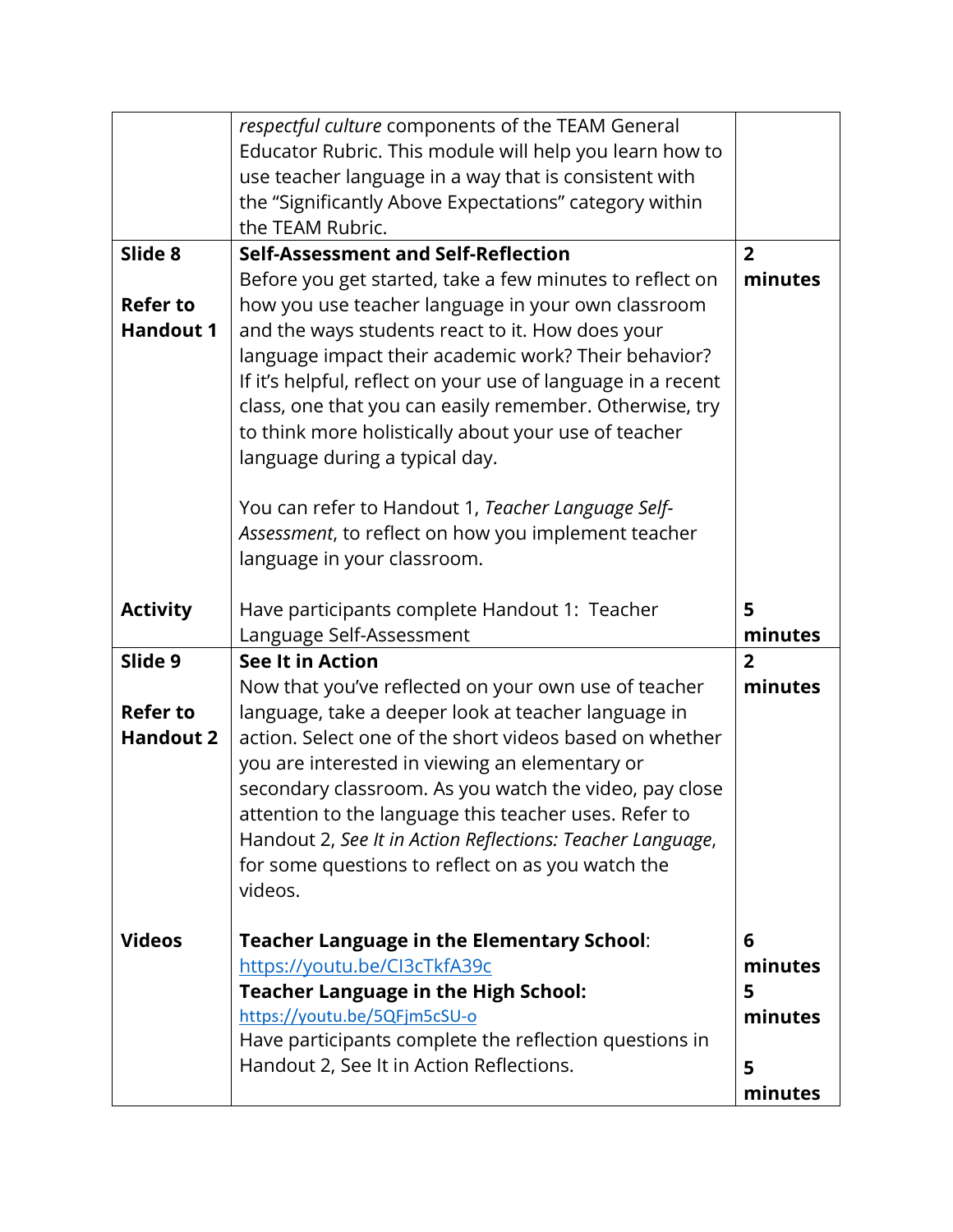|                  | <b>Responsive Classroom Teacher Language during</b>            | $\overline{\mathbf{3}}$ |
|------------------|----------------------------------------------------------------|-------------------------|
|                  | <b>Independent Work Time:</b>                                  | minutes                 |
|                  | https://www.youtube.com/watch?v=BS8aWC-aU-                     |                         |
| <b>Activity:</b> | I&index=17&list=PLuTUy5YyCkA2XfKOMb7mlKAYKag48                 |                         |
|                  | <b>yVN6</b>                                                    |                         |
| <b>Optional</b>  | <b>Classroom Chronicles: This Math Teacher Loves</b>           | 3                       |
| <b>Video</b>     | Mistakes http://tnclassroomchronicles.org/okay-                | minutes                 |
| <b>Ideas</b>     | mess/?mess/                                                    |                         |
| Slide 10         | <b>Exploring Teacher Language</b>                              | $\overline{2}$          |
|                  | Teacher language is a powerful tool in any teacher's           | minutes                 |
|                  | tool belt. It helps build a safe, respectful classroom and     |                         |
|                  | school, as well as helps shape the way in which your           |                         |
|                  | students see themselves and their role in learning. It's       |                         |
|                  | important for developing positive student-teacher              |                         |
|                  | relationships and can model how students can                   |                         |
|                  | communicate with adults and their peers. There are             |                         |
|                  | multiple social and personal competency programs that          |                         |
|                  | have teacher language as a core ingredient, such as the        |                         |
|                  | Responsive Classroom approach and Developmental                |                         |
|                  | Designs. You can find out more about each program in           |                         |
|                  | Handout 4.                                                     |                         |
| Slide 11         | <b>Learn About Teacher Language</b>                            | $\overline{2}$          |
|                  | Paula Denton, a founder of the Responsive Classroom            | minutes                 |
|                  | approach, lists five general guidelines underlying             |                         |
|                  | strategies to implement teacher language. They include:        |                         |
|                  | Be direct and authentic in what you say to students.           |                         |
|                  | Mean what you say and follow through.                          |                         |
|                  | Convey faith in children's abilities and intentions. In        |                         |
|                  | other words, talk in a way that conveys all students           |                         |
|                  | want to and can learn the material.                            |                         |
|                  | Focus on the discrete actions of students, rather<br>$\bullet$ |                         |
|                  | than abstract statements. For example, asking                  |                         |
|                  | students to be respectful can be vague. Instead,               |                         |
|                  | discuss with them what respect looks like in the               |                         |
|                  | classroom.                                                     |                         |
|                  | Keep your language brief and pithy. Students can               |                         |
|                  | process only so much information at one time.                  |                         |
|                  |                                                                |                         |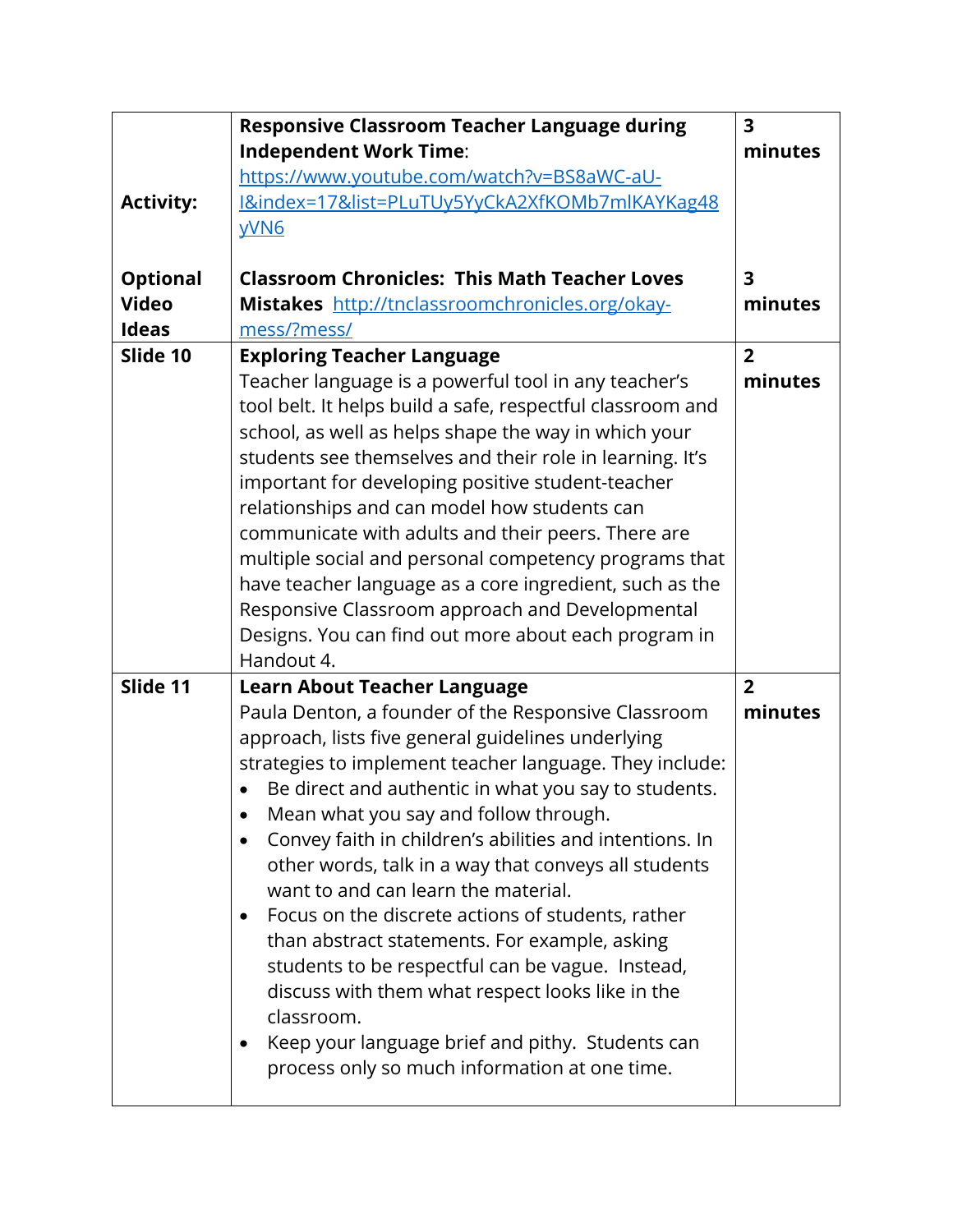|                  | Know when to be silent and allow students time to         |                         |
|------------------|-----------------------------------------------------------|-------------------------|
|                  | think, reflect, or even rehearse what they need to        |                         |
|                  | say.                                                      |                         |
| Slide 12         | <b>Four Types of Teacher Language</b>                     | $\overline{2}$          |
|                  | For the purpose of this module, we'll look at four types  | <b>Minutes</b>          |
| <b>Refer to</b>  | of language to support social and personal learning.      |                         |
| <b>Handout 3</b> | They are reinforcing, reminding, redirecting, and         |                         |
|                  | reflecting language. Across all four types of language,   |                         |
|                  | the goal is to communicate with students in a way that    |                         |
|                  | helps them feel competent and that gives students         |                         |
|                  | some control and voice in the classroom. One type of      |                         |
|                  | language is not better than another; rather, you can use  |                         |
|                  | a mix of these four types of language styles in any       |                         |
|                  | classroom.                                                |                         |
|                  | You'll review each type of language next. It may be       |                         |
|                  | helpful for you to review Handout 3, Four Types of        |                         |
|                  | Teacher Language, as we review each type of language,     |                         |
|                  | as it includes additional guidelines and examples for     |                         |
|                  | each type of language.                                    |                         |
|                  |                                                           |                         |
|                  | Review Handout 3: Four Types of Teacher Language          |                         |
|                  | and consider additional examples for each type.           |                         |
| Slide 13         | <b>Reinforcing Language</b>                               | $\overline{\mathbf{3}}$ |
|                  | Reinforcing language occurs when you encourage            | minutes                 |
|                  | students to continue academic and social behaviors        |                         |
|                  | that students are doing well. Many times, you might       |                         |
|                  | use terms like, "Good job," "I like what I am seeing," or |                         |
|                  | "I'm proud of you." But these phrases often don't go far  |                         |
|                  | enough. To motivate your students intrinsically, you      |                         |
|                  | need to replace praise with language that reinforces      |                         |
|                  | student behavior.                                         |                         |
|                  | You can do this by providing specific, descriptive        |                         |
|                  | information about what a student is doing. Focus on       |                         |
|                  | the act, not the student. Staying neutral this way moves  |                         |
|                  | away from judging the person to describing actions.       |                         |
|                  | When doing this, be specific. Avoid vague, exclusive, or  |                         |
|                  | manipulative feedback. Also avoid "I" statements when     |                         |
|                  | you are reinforcing behaviors. You're talking about       |                         |
|                  | student behaviors, not how you feel or what you know.     |                         |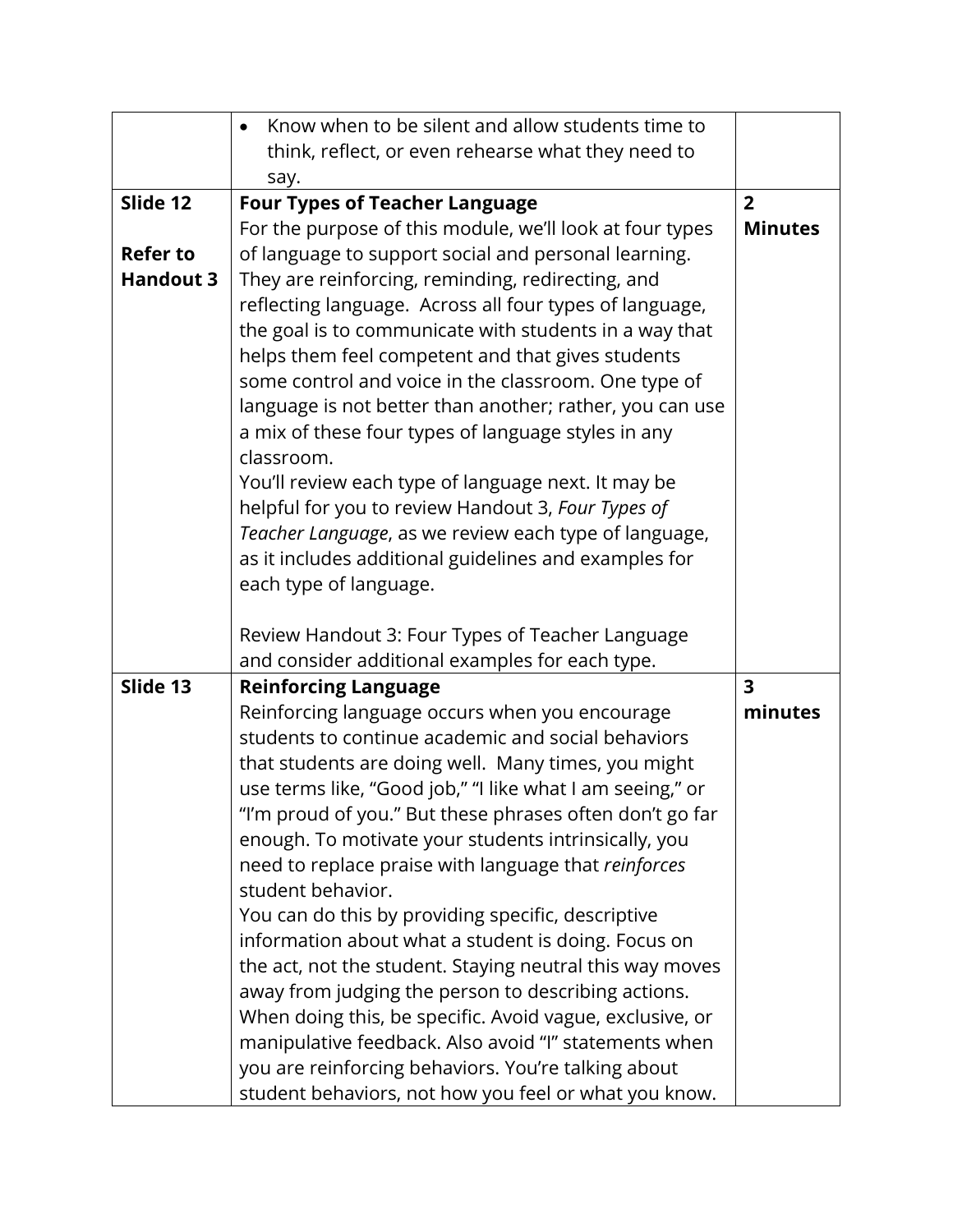| <b>Activity</b>   | Take a minute to review "Reinforcing Language" in<br>Handout 3. As you review the examples of reinforcing<br>language, compare the specificity of the language used<br>in the "Consider saying" column versus the language<br>in the "Instead of saying" column. Ask yourself, "Can<br>all students receive this type of reinforcing language?"<br>"How authentic are the statements for students?"                                                                                                  | 5<br>minutes            |
|-------------------|------------------------------------------------------------------------------------------------------------------------------------------------------------------------------------------------------------------------------------------------------------------------------------------------------------------------------------------------------------------------------------------------------------------------------------------------------------------------------------------------------|-------------------------|
| <b>Optional</b>   | Discuss with your colleagues about the types of                                                                                                                                                                                                                                                                                                                                                                                                                                                      | 10                      |
| <b>Discussion</b> | reinforcing language you use in your classroom, or how<br>you can modify some of your current language to<br>reflect principles of reinforcing language. It may be<br>helpful to think about the context in which you would<br>like to modify current language.                                                                                                                                                                                                                                      | minutes                 |
| Slide 14          | <b>Reminding Language</b>                                                                                                                                                                                                                                                                                                                                                                                                                                                                            | $\overline{\mathbf{3}}$ |
|                   | Reminding language helps students remember for<br>themselves what they are supposed to do and how to<br>behave in a way that will help them achieve their goals.<br>Reminding can help students do this by helping them<br>plan next steps or reflect on their current actions.                                                                                                                                                                                                                      | minutes                 |
|                   | Thus, you can use reminding language in two ways.<br>First, you can use language that helps students set up a<br>task, reminding students of the expectations and the<br>directions. Second, you can use reminding language<br>when it appears that students are deviating from the<br>expectations and they need assistance to get back on<br>task. Reminding language can provide students an<br>opportunity to correct the behavior themselves without<br>being reprimanded for getting off task. |                         |
|                   | There are a few important things to keep in mind when<br>using reminding language. First, reminding language<br>occurs when students already know the answer or they<br>need to be provided a few brief clues to help them<br>remember what they already know. Reminding<br>language can occur in the form of a question or<br>statement. However, don't state your question in way                                                                                                                  |                         |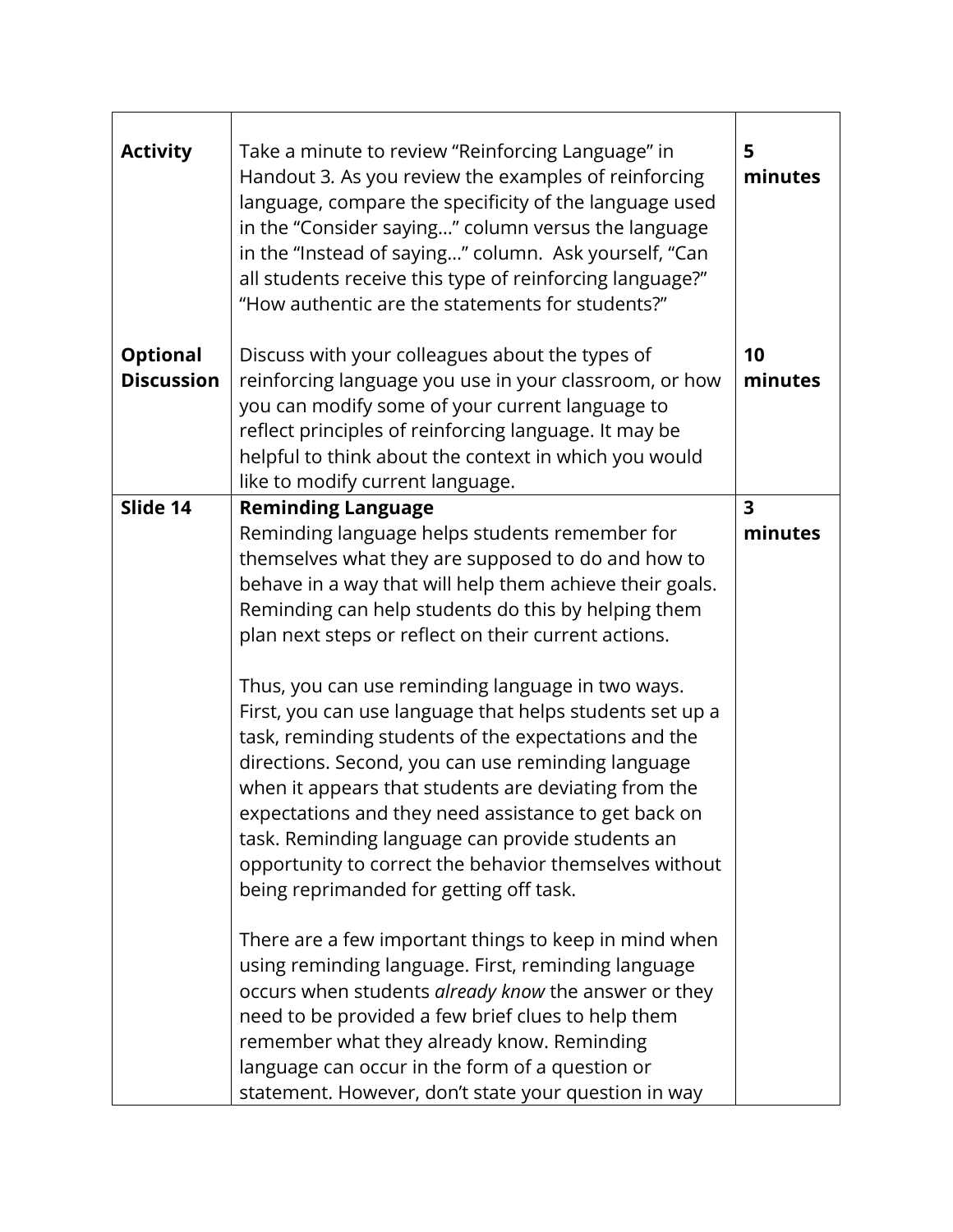|                                      | that makes it appear that students have a choice. For<br>example, don't say, "Diamond, can you line up like<br>everyone else?" as that implies a student has a choice to<br>line up or not. Similarly, it's always a good idea to follow<br>up with your students to make sure they're exhibiting<br>the behaviors you expect of them. In addition, only use<br>reminding language when both you and your students<br>are calm. Finally, don't overuse reminding language. At<br>times, it's important to just state directly what you want<br>students to do. |                                    |
|--------------------------------------|----------------------------------------------------------------------------------------------------------------------------------------------------------------------------------------------------------------------------------------------------------------------------------------------------------------------------------------------------------------------------------------------------------------------------------------------------------------------------------------------------------------------------------------------------------------|------------------------------------|
| <b>Activity</b>                      | Return to Handout 3 and review the examples of<br>"Reminding Language." Note how the examples in the<br>"Consider saying" column are brief and specific. Also<br>notice how they provide directions on what students<br>should do and reinforce student expectations. How<br>might you use reminding language in your own<br>classroom?                                                                                                                                                                                                                        | 5<br>minutes                       |
| <b>Optional</b><br><b>Discussion</b> | Discuss with your colleagues about the types of<br>reminding language you use in your classroom, or how<br>you can modify some of your current language to<br>reflect principles of reminding language. It may be<br>helpful to think about the context in which you would<br>like to modify current language.                                                                                                                                                                                                                                                 | 10<br>minutes                      |
| Slide 15                             | <b>Redirecting Language</b><br>Redirecting behavior is slightly different than<br>reinforcing and reminding language. You use<br>redirecting language when you need to help students<br>regain control.<br>Redirecting language is used when your students are<br>too emotional to think reasonably, may harm<br>themselves or others, or may have a difficult time<br>behaving in an expected manner without assistance.<br>Redirecting language helps to divert students' behaviors<br>and get back on track.                                                | $\overline{\mathbf{3}}$<br>minutes |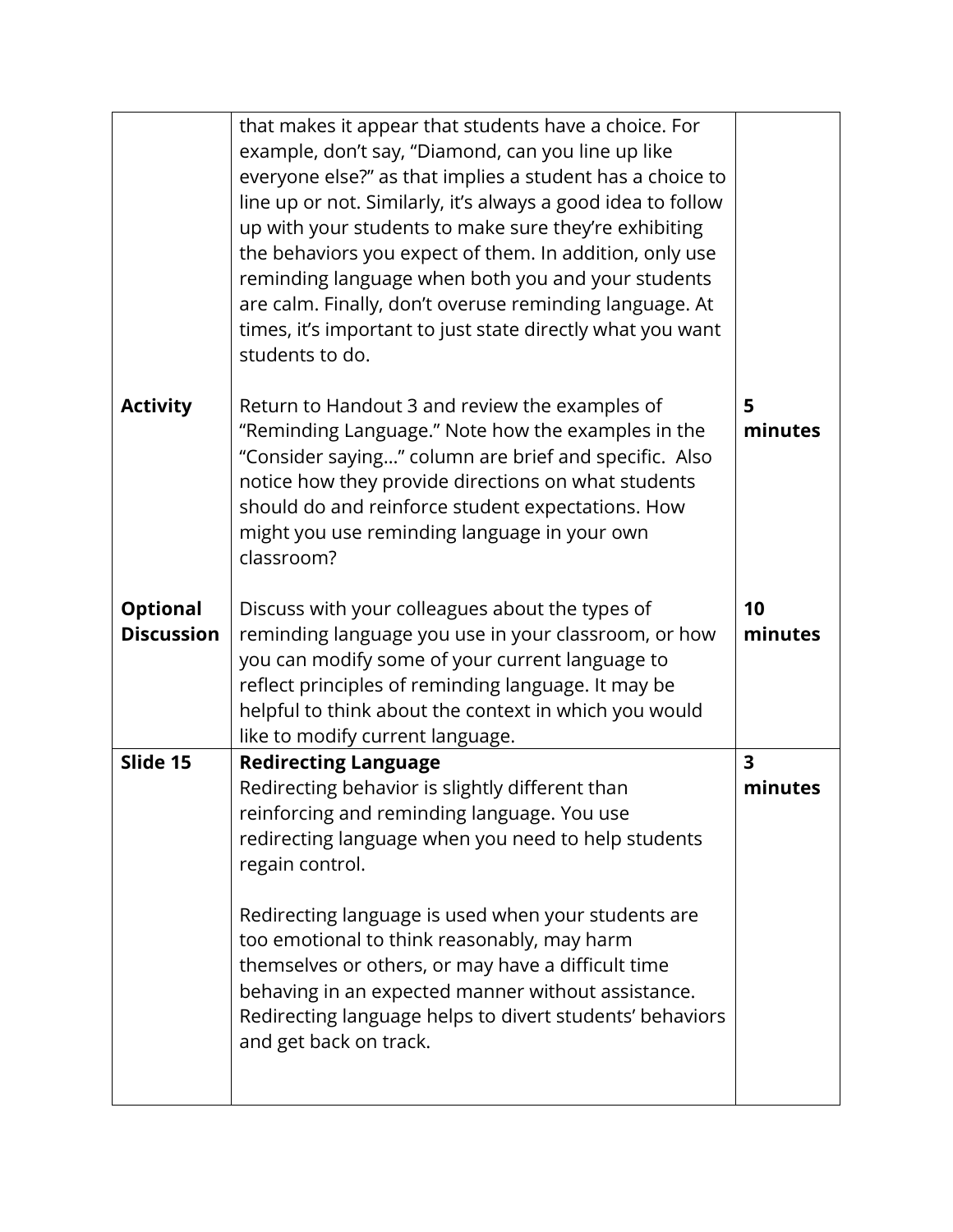|                 | Redirecting language should be direct and concise. It's<br>not a summary of the student or their routine actions,<br>but the actions that you see at the moment. For<br>example, avoid statements like, "You always act up in<br>class." This is a judgment of the student over time and<br>not based on the immediate situation. Redirecting<br>language is nonjudgmental but still conveys a sense of<br>authority. It lets your students know that you still like<br>them, but you don't like a specific behavior and won't<br>accept a behavior that breaks the classroom<br>expectations. |               |
|-----------------|------------------------------------------------------------------------------------------------------------------------------------------------------------------------------------------------------------------------------------------------------------------------------------------------------------------------------------------------------------------------------------------------------------------------------------------------------------------------------------------------------------------------------------------------------------------------------------------------|---------------|
|                 | When redirecting students, it's important to be<br>objective. It's not enough to say what the student does<br>wrong, but also state the behaviors you want the<br>student to exhibit. You're not blaming or shaming the<br>student. Instead, you're trying to help your students<br>keep their pride and dignity and follow the social and<br>academic expectations of the classroom.                                                                                                                                                                                                          |               |
| <b>Activity</b> | Redirecting language is generally presented as a<br>statement, not a question. If you use a question, it can<br>imply your student has a choice. If students have<br>already deviated from classroom expectations, it's<br>better to tell them the actions you really want to see<br>happen and in a way the student can actually<br>accomplish the task.                                                                                                                                                                                                                                      | 5<br>minutes  |
|                 | Handout 3 has some additional information about<br>"Redirecting Language." Again, note how the examples<br>in the "Consider saying" column are brief and concise.<br>Compare how effective they are when posed as<br>statements, as opposed to some of the questions in the<br>first column. Note how the statements are<br>authoritative, exhibiting strength, while at the same<br>time show concern for students. What similar examples<br>of redirecting language might you use with your own<br>students?                                                                                 | 10<br>minutes |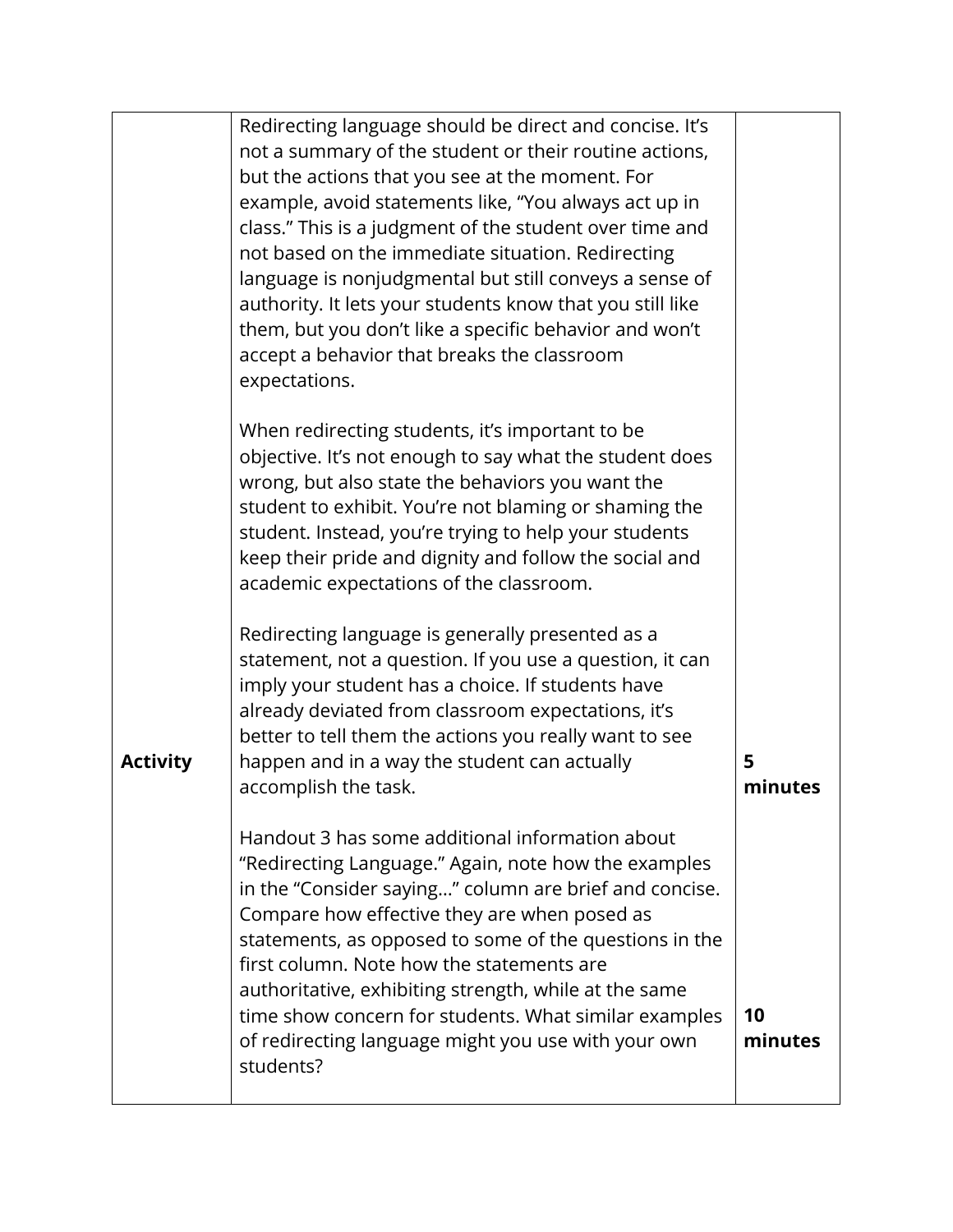| <b>Optional</b>   | Discuss with your colleagues about the types of                                                               |                         |
|-------------------|---------------------------------------------------------------------------------------------------------------|-------------------------|
| <b>Discussion</b> | redirecting language you use in your classroom, or how                                                        |                         |
|                   | you can modify some of your current language to                                                               |                         |
|                   | reflect principles of redirecting language. It may be                                                         |                         |
|                   | helpful to think about the context in which you would                                                         |                         |
|                   | like to modify current language.                                                                              |                         |
| Slide 16          | <b>Reflecting Language</b>                                                                                    | $\overline{\mathbf{3}}$ |
|                   | Our final type of teacher language we will discuss is                                                         | minutes                 |
|                   | reflecting language. Developing students who can think                                                        |                         |
|                   | critically is one of the most important jobs of teachers.                                                     |                         |
|                   | One approach to do this is to help students learn to                                                          |                         |
|                   | think about and reflect upon both their social and                                                            |                         |
|                   | academic behavior.                                                                                            |                         |
|                   | When you use reflective language, it serves multiple                                                          |                         |
|                   | purposes, including helping students to develop a                                                             |                         |
|                   | deeper understanding of a topic, to make                                                                      |                         |
|                   | improvements to their work, or to understand what                                                             |                         |
|                   | they know or do well. In other words, reflective                                                              |                         |
|                   | questions can focus on the outcome of a task or a                                                             |                         |
|                   | behavior, or the process of accomplishing that task.                                                          |                         |
|                   |                                                                                                               |                         |
|                   | Reflective questions can occur at the beginning of an                                                         |                         |
|                   | activity in the planning stages or can occur at the end of                                                    |                         |
|                   | the activity to synthesize information. Similar to all of                                                     |                         |
|                   | the components of effective teacher language, it's                                                            |                         |
|                   | important for the reflective question to focus on the<br>actual behavior or task, not the student. Therefore, |                         |
|                   | reflective questions are nonjudgmental. They also may                                                         |                         |
|                   | have multiple answers. In addition, it is important to ask                                                    |                         |
|                   | rigorous reflective questions, in which students may                                                          |                         |
|                   | have multiple answers and they are required to provide                                                        |                         |
|                   | evidence to support their responses.                                                                          |                         |
|                   |                                                                                                               |                         |
|                   | Take a minute and review the final section in Handout 3                                                       | 5                       |
| <b>Activity</b>   | on "Reflecting Language." Note how the examples are                                                           | minutes                 |
|                   | neutral and open ended. Consider how they help                                                                |                         |
|                   | students to think more critically. What examples of                                                           |                         |
|                   |                                                                                                               |                         |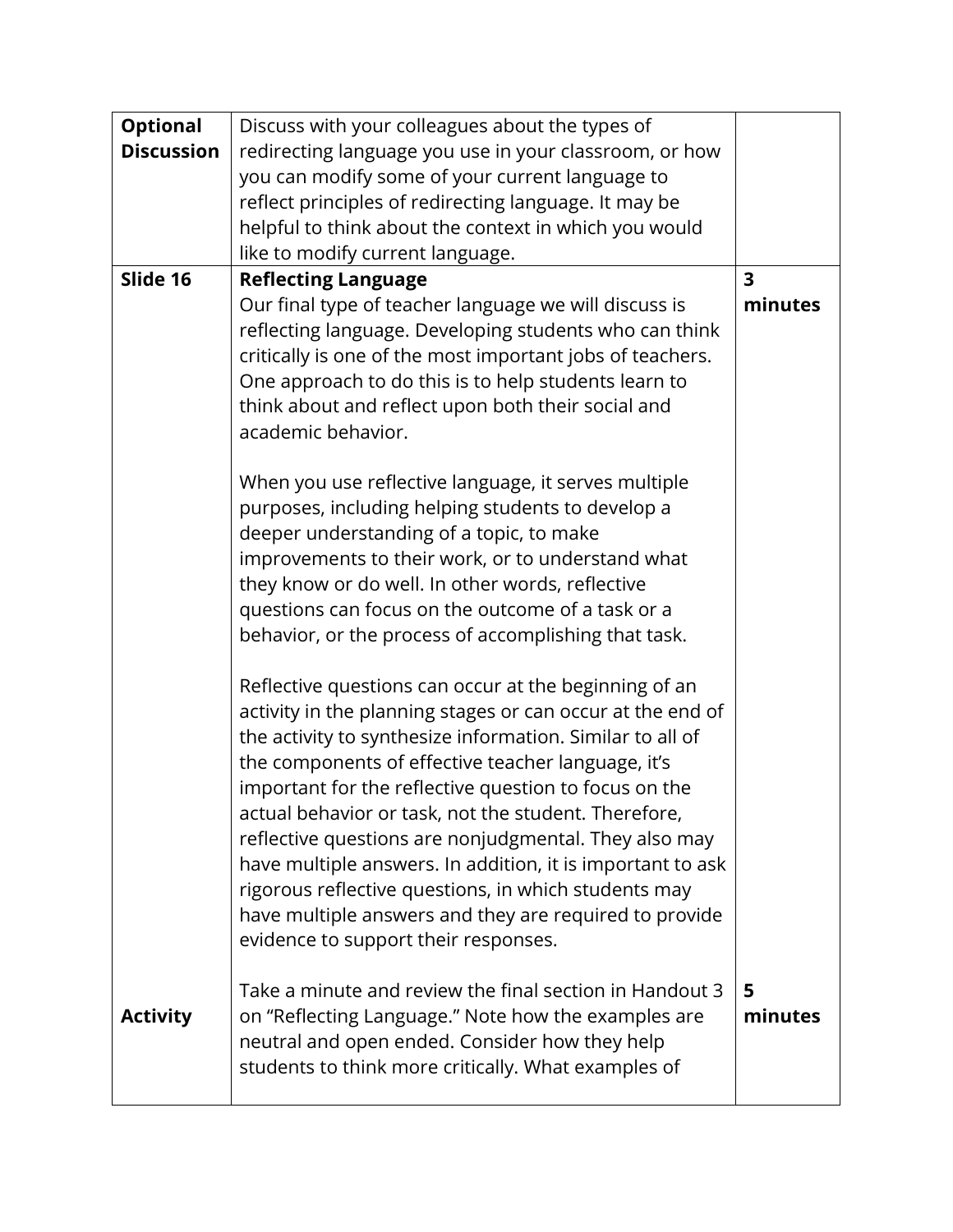| <b>Optional</b><br><b>Discussion</b> | reflecting language might you use in your own<br>classroom?<br>Discuss with your colleagues about the types of<br>reflecting language you use in your classroom, or how<br>you can modify some of your current language to<br>reflect principles of reflecting language. It may be<br>helpful to think about the context in which you would<br>like to modify current language.                                                                                                                                                                                                                                                                                                                                                                                                                                                                                                                                                                                                                                                                                                                                                                                                                                                                                                                                                                     | 10<br>minutes                      |
|--------------------------------------|-----------------------------------------------------------------------------------------------------------------------------------------------------------------------------------------------------------------------------------------------------------------------------------------------------------------------------------------------------------------------------------------------------------------------------------------------------------------------------------------------------------------------------------------------------------------------------------------------------------------------------------------------------------------------------------------------------------------------------------------------------------------------------------------------------------------------------------------------------------------------------------------------------------------------------------------------------------------------------------------------------------------------------------------------------------------------------------------------------------------------------------------------------------------------------------------------------------------------------------------------------------------------------------------------------------------------------------------------------|------------------------------------|
| Slide 17                             | <b>Nonverbal Communication</b><br>Communication also is conveyed through your<br>nonverbal behaviors. This can be your tone of voice or<br>the position of your arms while talking. Body language<br>helps get your message across and lets your students<br>know that you want to create a supportive, productive<br>learning environment. Here are some nonverbal<br>communication do's and don'ts:<br>Make eye contact: This helps to establish rapport<br>and trust and shows that you are engaged and<br>listening to students. For example, refrain from<br>looking at your watch, phone, or other items you<br>might be holding while the student is speaking.<br>Be aware of your facial expressions (or lack<br>$\bullet$<br>thereof).<br><b>Smiling conveys happiness and encouragement.</b><br>An animated face draws the listener in. We all know<br>that a frown can convey sadness and anger. Try to<br>be aware of the messages your expressions are<br>sending.<br>Similarly, pay attention to your tone, volume, and<br>speed as you speak. Enliven students with how you<br>speak to them.<br>Avoid folding your arms, standing behind a desk, or<br>using other physical barriers between you and your<br>students. These behaviors block you off and can<br>make you appear unapproachable. Instead, be<br>among your students. | $\overline{\mathbf{3}}$<br>minutes |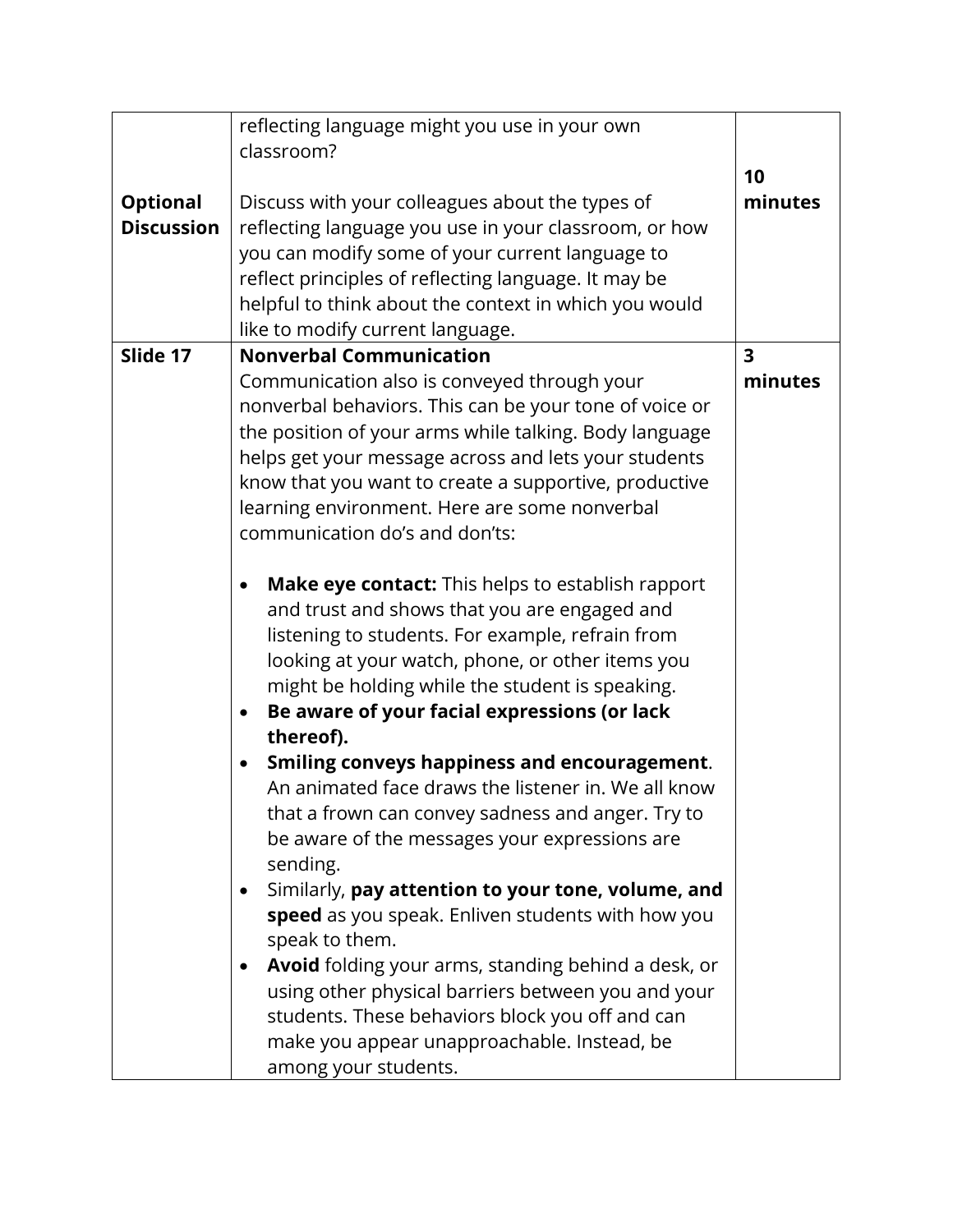|          | Positive, nonverbal communication can include                        |                         |
|----------|----------------------------------------------------------------------|-------------------------|
|          | greeting students as they enter the door. This can                   |                         |
|          | help create a positive learning environment before                   |                         |
|          | they even sit down.                                                  |                         |
|          | When you place your hand on your chin, it can<br>$\bullet$           |                         |
|          | encourage students to think about their answer and                   |                         |
|          | shows you want to hear from them. You can also                       |                         |
|          | hold your hands out and palms up, showing that                       |                         |
|          | you're open to questions and answering in a                          |                         |
|          | nonthreatening way.                                                  |                         |
|          | <b>Observe wait time</b> by appearing relaxed and ready<br>$\bullet$ |                         |
|          | to listen; don't stare and rush students.                            |                         |
| Slide 18 | <b>Reflect and Plan for the Future</b>                               | $\overline{\mathbf{3}}$ |
|          | The type of language that you use with your students-                | minutes                 |
|          | what you say, how you say it, and the intention behind               |                         |
|          | what you say-is a powerful tool to promote positive                  |                         |
|          | social and academic outcomes. This module                            |                         |
|          | emphasized that clear and consistent messages can                    |                         |
|          | influence your students to see themselves as learners                |                         |
|          | and active participants in the school and classroom                  |                         |
|          | community. By being direct, brief, and focused, you can              |                         |
|          | use teacher language effectively with your students.                 |                         |
|          |                                                                      |                         |
|          | It can take some practice to incorporate some of the                 |                         |
|          | effective teacher language strategies presented in this              |                         |
|          | module, but it's something every teacher can master.                 |                         |
|          | It's likely you're already using some of these strategies,           |                         |
|          | and it may be a matter of tweaking your language or                  |                         |
|          | being more purposeful in some situations.                            |                         |
|          |                                                                      |                         |
|          | To help you plan for using teacher language more                     |                         |
|          | effectively in your classroom, complete the final                    |                         |
|          | handout, Handout 4, Teacher Language Reflection and                  |                         |
|          | Planning. It contains some questions for reflection that             |                         |
|          | can lead to concrete action steps to impact your use of              |                         |
|          | teacher language. This handout also provides additional              |                         |
|          | resources that you can use to find more information                  |                         |
|          | about teacher language, as well as the references found              |                         |
|          | within the module.                                                   |                         |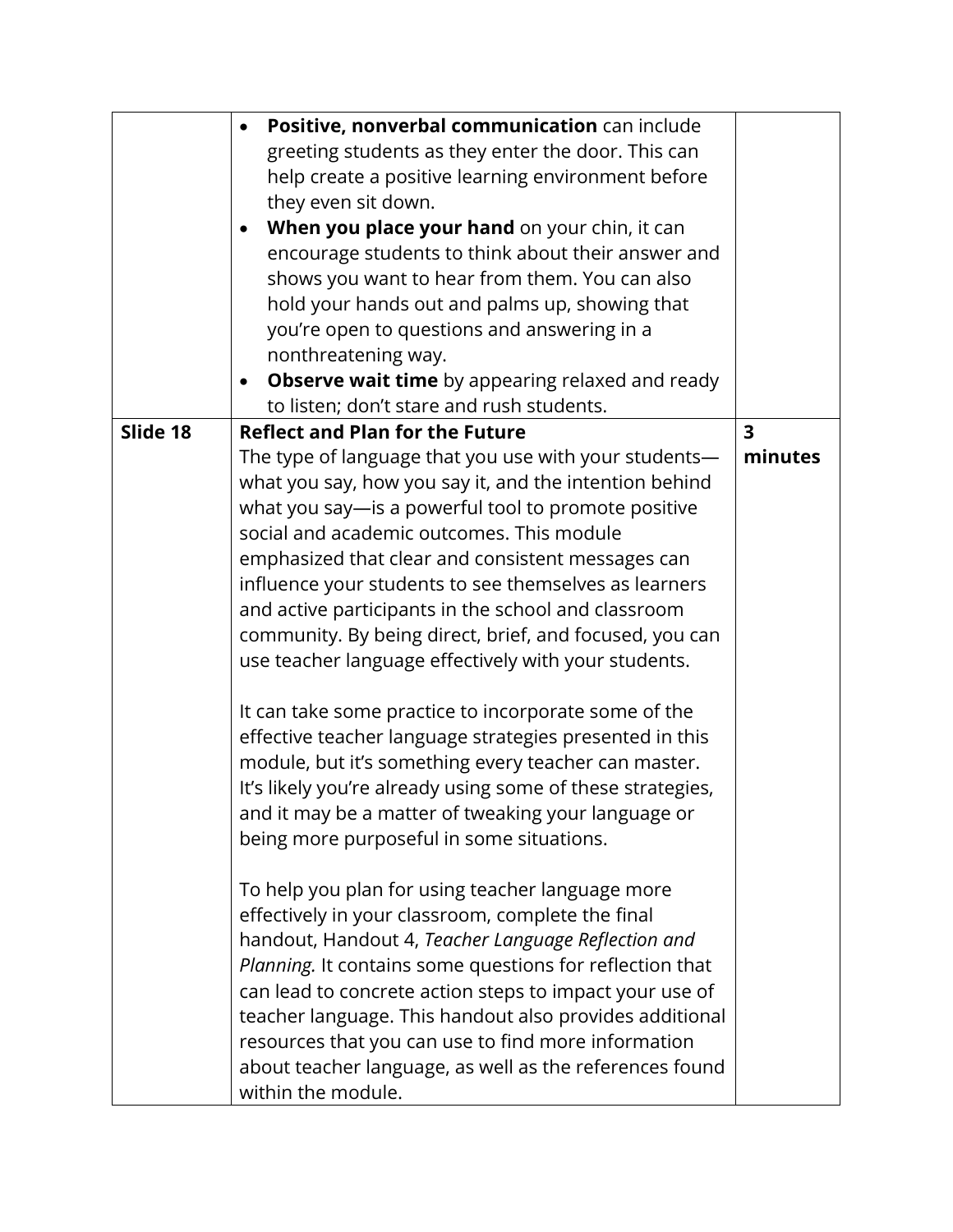|          | As you consider your own plan of action, keep in mind<br>the following helpful hints.<br>Set a goal for yourself on the types of language that<br>you will use and when you will do it. For example,<br>you may want to notice when students respond to<br>one another during group discussions.<br>At the beginning, it may be helpful to choose one<br>$\bullet$<br>phrase that you will attempt to use more regularly<br>that you think might come easily to you. For<br>example, you may have students repeat directions<br>after you provide them with the prompt, "Who can<br>tell us"<br>Use aids and prompts similar to the prompts<br>$\bullet$<br>provided in Handout 3, Four Types of Teacher<br>Language, provided in this module.<br>Let students know that you are attempting to<br>change the language that you use in the classroom,<br>and have them help you be accountable for that<br>change.<br>This can be a difficult process, but keeping with it<br>$\bullet$<br>will not only help your students develop new<br>language to use but also will make teaching less<br>stressful for you. |                |
|----------|------------------------------------------------------------------------------------------------------------------------------------------------------------------------------------------------------------------------------------------------------------------------------------------------------------------------------------------------------------------------------------------------------------------------------------------------------------------------------------------------------------------------------------------------------------------------------------------------------------------------------------------------------------------------------------------------------------------------------------------------------------------------------------------------------------------------------------------------------------------------------------------------------------------------------------------------------------------------------------------------------------------------------------------------------------------------------------------------------------------|----------------|
|          | If you're reviewing this information in relation to better<br>understanding the TEAM Rubric, consider how you<br>might share your action steps with coaches, mentor<br>teachers, administrators, or those who might observe<br>your class. They will benefit from knowing your efforts<br>and may be able to provide feedback on your actions.                                                                                                                                                                                                                                                                                                                                                                                                                                                                                                                                                                                                                                                                                                                                                                   |                |
| Slide 19 | <b>Module Evaluation</b>                                                                                                                                                                                                                                                                                                                                                                                                                                                                                                                                                                                                                                                                                                                                                                                                                                                                                                                                                                                                                                                                                         | $\overline{2}$ |
|          | The Tennessee Department of Education developed                                                                                                                                                                                                                                                                                                                                                                                                                                                                                                                                                                                                                                                                                                                                                                                                                                                                                                                                                                                                                                                                  | minutes        |
|          | this online module in collaboration with the Center on                                                                                                                                                                                                                                                                                                                                                                                                                                                                                                                                                                                                                                                                                                                                                                                                                                                                                                                                                                                                                                                           |                |
|          | Great Teachers and Leaders and the Appalachia                                                                                                                                                                                                                                                                                                                                                                                                                                                                                                                                                                                                                                                                                                                                                                                                                                                                                                                                                                                                                                                                    |                |
|          | Regional Comprehensive Center, which are funded by                                                                                                                                                                                                                                                                                                                                                                                                                                                                                                                                                                                                                                                                                                                                                                                                                                                                                                                                                                                                                                                               |                |
|          | the U.S. Department of Education. If you want to find                                                                                                                                                                                                                                                                                                                                                                                                                                                                                                                                                                                                                                                                                                                                                                                                                                                                                                                                                                                                                                                            |                |
|          | out more information about the online modules or                                                                                                                                                                                                                                                                                                                                                                                                                                                                                                                                                                                                                                                                                                                                                                                                                                                                                                                                                                                                                                                                 |                |
|          | social and personal competencies, please contact the                                                                                                                                                                                                                                                                                                                                                                                                                                                                                                                                                                                                                                                                                                                                                                                                                                                                                                                                                                                                                                                             |                |